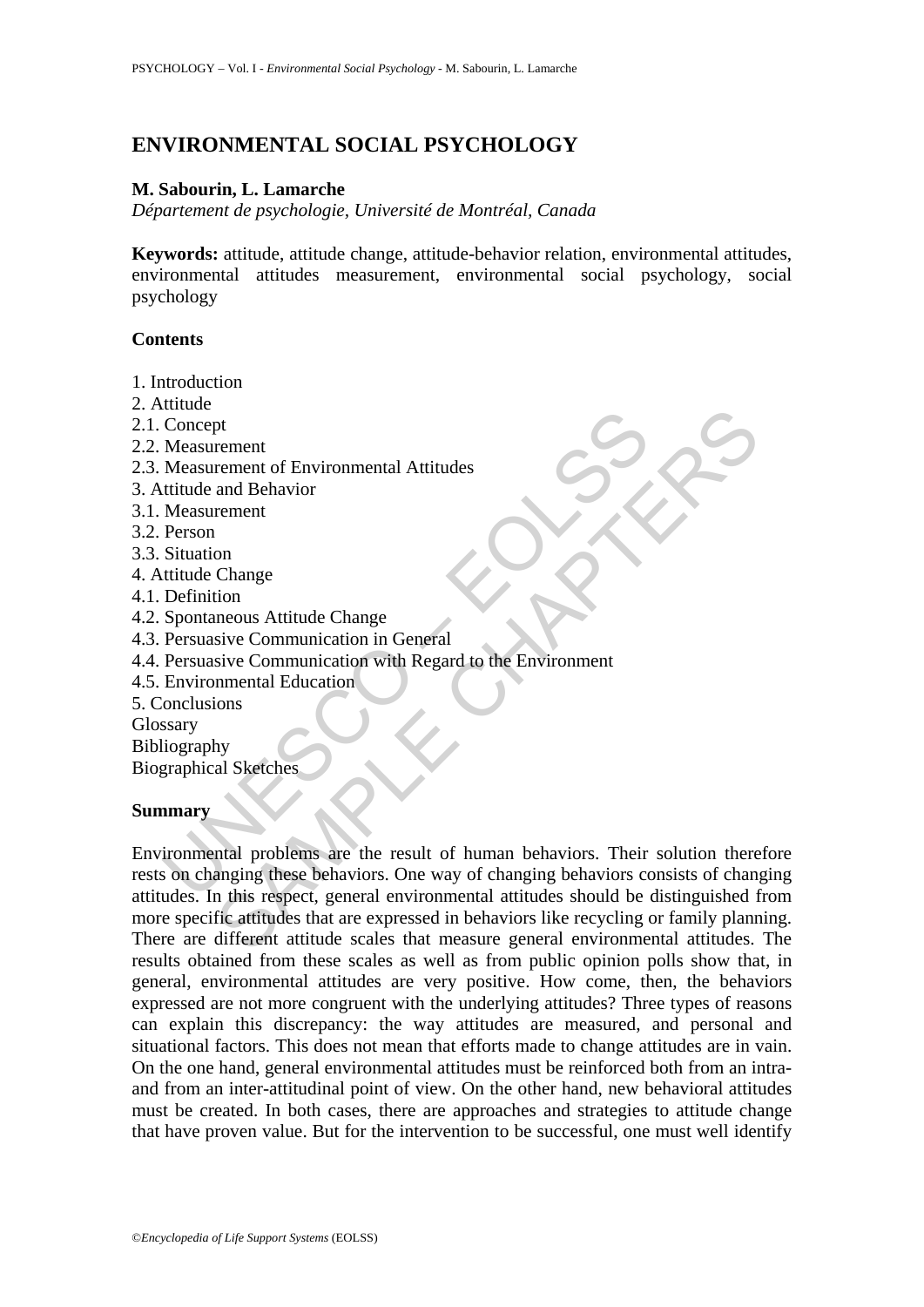the social actors to whom they must be applied and the behaviors that should be targeted.

### **1. Introduction**

By their behavior, humans are responsible for environmental problems. A solution to these problems needs to rest on changing human behaviors. But certain humans are more responsible than others and certain actions are more detrimental than others. Having identified those persons and actions, we have to ask ourselves how it is possible to change the behaviors in question and to intervene accordingly.

There are relatively few solutions available. Among them is the possibility of changing attitudes. In fact, two-thirds of all the publications on environmental psychology rely on the notion of environmental attitude. We shall therefore successively define the concept of attitude, indicate how environmental attitude has been measured up to now, report the results obtained from such measurements, examine the question of a possible link between attitude and behavior, present various models that illustrate this attitudebehavior link in relation to other variables, and, finally, discuss the question of how attitudes can be changed.

# **2. Attitude**

# **2.1. Concept**

motion of environmental attitude. We shall therefore successively<br>titutide, indicate how environmental attitude has been measured up<br>this obtained from such measurements, examine the question of<br>this in relation to other v The matrice was the state of the state of the state of the state of the state of the state and the state how environmental attitude has been measured up to now, reported and from such measurements, examine the question of From early on, social psychologists have shown an interest in attitudes. They first invented ways to measure attitudes before testing numerous theories about the development and changing of attitudes. The reason they found attitudes so interesting to study is that they were convinced of a causal relationship between attitudes and behavior. That is understandable if we consider that an attitude is an explicit or implicit favorable or unfavorable evaluation of an entity, the attitude object, that is, any entity towards which a person formulates a judgment. In the case of environmental resources, water conservation, pollution of the environment, conservation of energy, recycling, etc. are all attitude objects. An attitude need not be conscious to influence behavior. An attitude can give rise to cognitive, affective, or behavioral responses. The cognitive responses of an attitude are "beliefs."

A belief is made up of the attitude object, an attribute, and the link between the two whose strength and tense is variable. Thus, one could at different times entertain the following belief: "Recycling is costly" or "Recycling will be costly" or "Recycling could be costly." Knowledge is a particular kind of belief, a belief recognized as true by virtue of an established criterion.

The affective component of an attitude refers to feelings, moods, or emotions experienced in relation to the attitude object. An attitude being an evaluation, we must not confuse evaluation with affect. An attitude is not always accompanied or not by an affect, or by beliefs. The same goes for the behavioral response that refers to an overt action toward the attitude object as well as intentions to act. Attitudes are not innate; they are learned and, with time, tend to become relatively stable and difficult to change.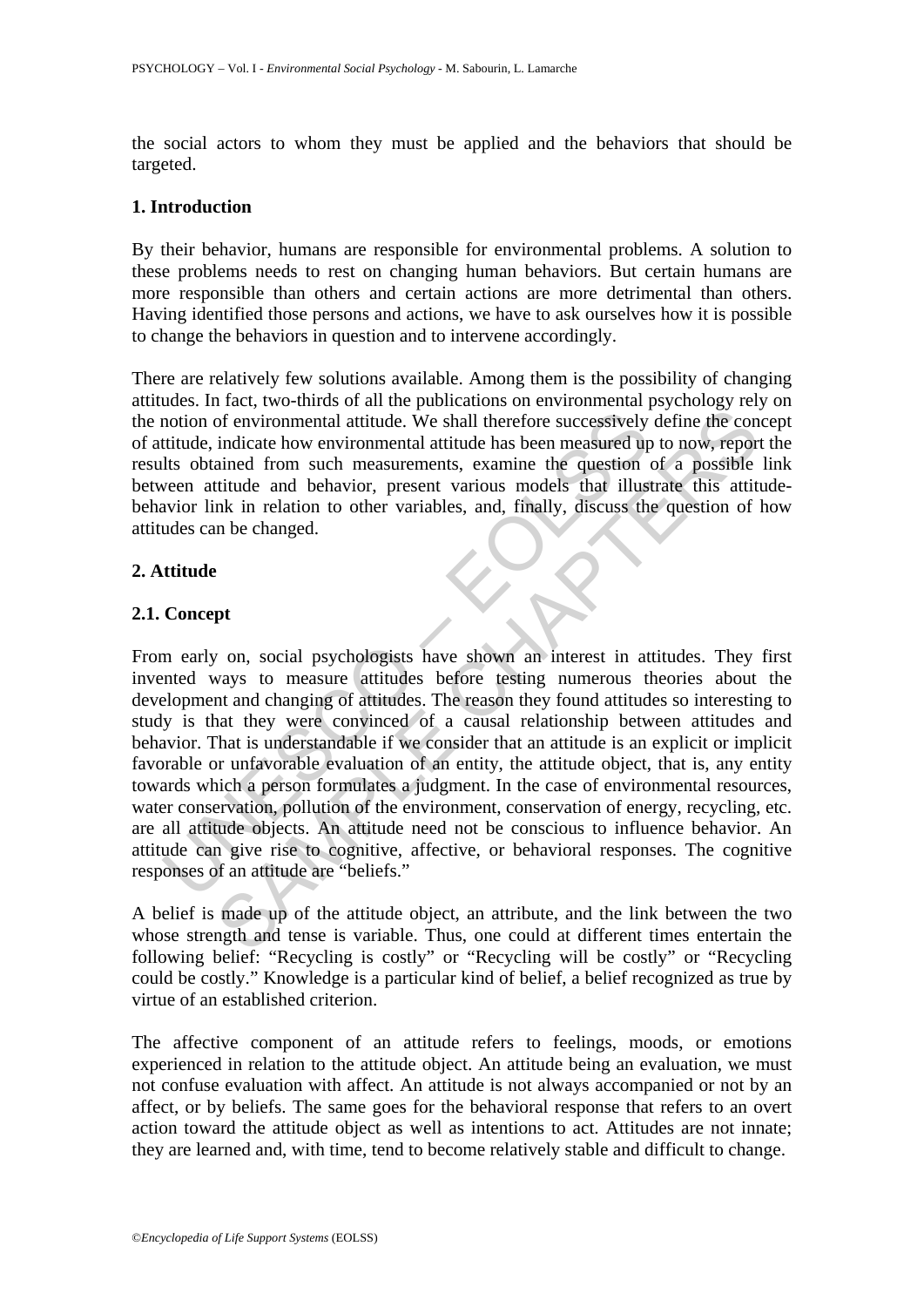#### **2.2. Measurement**

Attitudes cannot be observed directly. They are known by one or by a combination of the three classes of response described above: cognitive, affective, or behavioral. Most of the time, the measurement of attitudes rests on verbal reports given by individuals asked to indicate in one way or another if they agree with a number of statements of an attitude scale. This means that researchers have essentially relied on beliefs to measure attitudes. One of the drawbacks of relying on attitude scales is the possibility of inducing individuals to make up answers on the spot to questions that are not really important to them. Relying on open questions circumvents this problem and makes sure the attitude is authentic. In this way, it is possible to know the number and content of beliefs an individual has.

#### **2.3. Measurement of Environmental Attitudes**

Measurement of Environmental Attitudes<br>ironmental attitudes<br>cically devised for public opinion polls or by using standardized<br>ws an easier comparison of different studies. Maloney and War<br>surement scale, the Ecological Att **IFERENT CONSTRANGE CONSTRANGES**<br> **EXECUTED:** The state polyton of the visit of the word of the measure and Varian devised for public opinion polls or by using standardized measurement<br>
reasier comparison of different stud Environmental attitudes have been obtained either by the use of questionnaires especially devised for public opinion polls or by using standardized measurement that allows an easier comparison of different studies. Maloney and Ward gave us the first measurement scale, the Ecological Attitude Scale. In order to change behavior, it is important, according to these authors, to know what the public knows about ecology, the environment, and pollution, what their attitude is regarding these, which commitments they are ready to make, and which commitments they do make. Their scale is therefore composed of four sub-scales whose object is the measure of these different aspects. The "verbal commitment" (V.C.) sub-scale measures what individuals indicate they are ready to do with regard to environmental questions. For example, using their bicycle or public transport instead of the family car in order to reduce air pollution. The "actual commitment" (A.C.) sub-scale measures what the individuals actually do; for example, write to one's member of parliament to communicate personal worries about a specific pollution problem. The "affect" (A) sub-scale measures the degree of individuals' emotionality related to ecological issues. A typical item of this sub-scale reads: "When I think of the way industries are polluting, I get frustrated and angry." Finally, the "knowledge" (K) sub-scale measures specific factual knowledge related to ecological issues. For example, an item of this sub-scale aims to verify if individuals can correctly find the right answers among those proposed as the most common pollutants of water.

For Dunlap and Van Liere, the traditional and dominant vision of the world that rests on individualism, laissez-faire, progress, and growth belongs to a paradigm that is in contradiction with the "new environmental paradigm" (NEP), which is more sound, human, and ecological. It is a paradigm that emphasizes a necessary harmony between humans and their planet. They have built a 12-item scale measuring this new environmental paradigm; it contains items like "We are approaching the limit of the number of people the Earth can support" or "Mankind is severely abusing the environment." Dunlap and Van Liere have also built a scale to measure the dominant social paradigm (DSP) with the goal of checking out the opposition between the DSP and the NEP. This new scale has eight dimensions: (1) commitment to limited government, (2) support for free enterprise, (3) devotion to private property rights, (4) emphasis upon individualism, (5) fear of planning and support for the status quo, (6)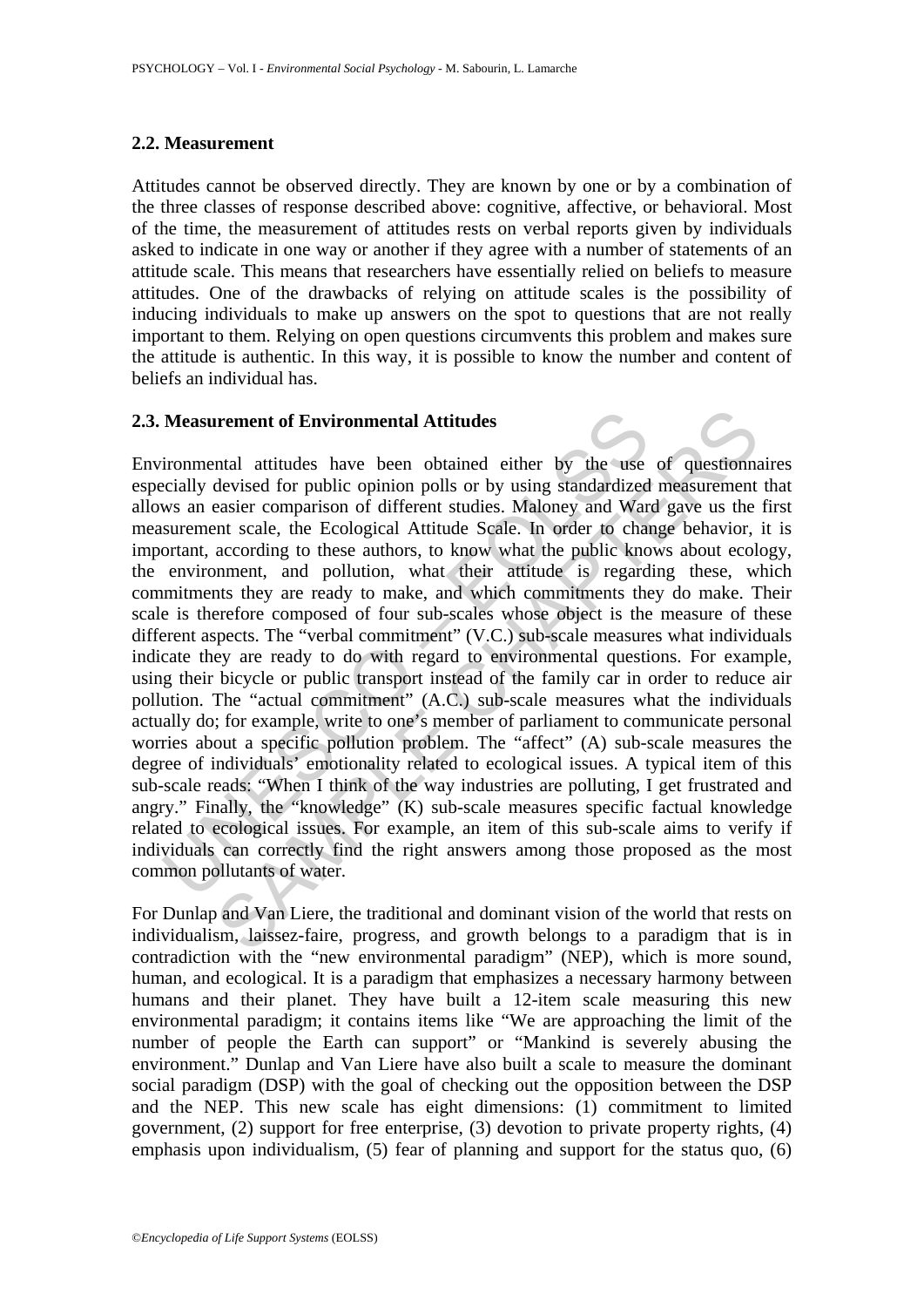faith in the efficiency of science and technology, (7) support for economic growth, and (8) faith in future abundance.

Weigel and Weigel have proposed another scale, the Environmental Concern Scale, composed of 16 statements that respondents must evaluate using a five-point Likert scale. Here are a few examples of these items: "Pollution is not personally affecting my life"; "Courses focusing on the conservation of natural resources should be taught in public schools"; "Even if public transportation was more efficient than it is, I would prefer to drive my car to work."

Do the scales that seek to measure environmental concern actually measure the same thing? What emerges when we consider them in light of the definition given previously of the concept of attitude? Concerning the three classes of attitudinal expression mentioned previously (cognitive, affective, and behavioral), we notice that these different expressions of an attitude are present in the scales described above. However, this is not the case with other measurement where one or other of these different expressions is lost. Moreover, certain expressions can take more importance, even if all of them are present. With regard to behavioral expression (behavior intent and behavior), when the goal is to measure behavior these scales, because of the way they are built, only allow us to apprehend behavior as it is reported.

tioned previously (cognitive, affective, and behavioral), we<br>rent expressions of an attitude are present in the scales describe<br>is not the case with other measurement where one or other<br>ressions is lost. Moreover, certain previously (cognitive, affective, and behavioral), we notice that the cases of an attitude are present in the scales described above. However, the case with other measurement where one or other of these different is lost. The intra-attitudinal structure of the existing scales is rather weak. Even when the scale comprises many items, few dimensions are retained. Consequently, these scales do not inform us properly on the dimensional complexity of the attitude and the degree of integration of different dimensions (e.g. importance, probability, eminence). As for the inter-attitudinal structure, it can be considered from a horizontal or vertical point of view. In the first case, we would like to know which same-level attitudes are related. For instance, it has been shown that although there is an important correlation between attitudes concerning natural resources and pollution the attitude to population issues is not related to them. The question of the vertical inter-attitudinal structure refers to the problem of the specificity of attitudes and the interrogations it can elicit. For example, is there a logical relation between general attitudes and specific attitudes so much so that the former could generate the latter by simple deduction? Are more specific attitudes necessarily more consistent with general attitudes? What are the determining values in the case of the environment? To the first two questions, we can answer that research shows that it is risky, to say the least, to infer the existence of more specific attitudes on the basis of a general attitude of environmental concern.

The relation between environmental concerns and values has been studied in particular by Stern and his associates. They find that three values are associated with environmental concern: egoistic, altruistic, and biospheric. The goal of the first value is to maximize personal well-being, the second value expresses worry for what might happen to others, while from the third value stems a preoccupation for the future of our ecosystem broadly speaking. Bunting and Cousins identify three other values: (1) pastoralism, which is "a positive response to natural environments," (2) urbanism, which is "a broad attraction to the human-made environment and to complexity and diversity of city living," and (3) environmental adaptation, which is "an optimistic lack of concern about human intervention in the natural environment along with a belief in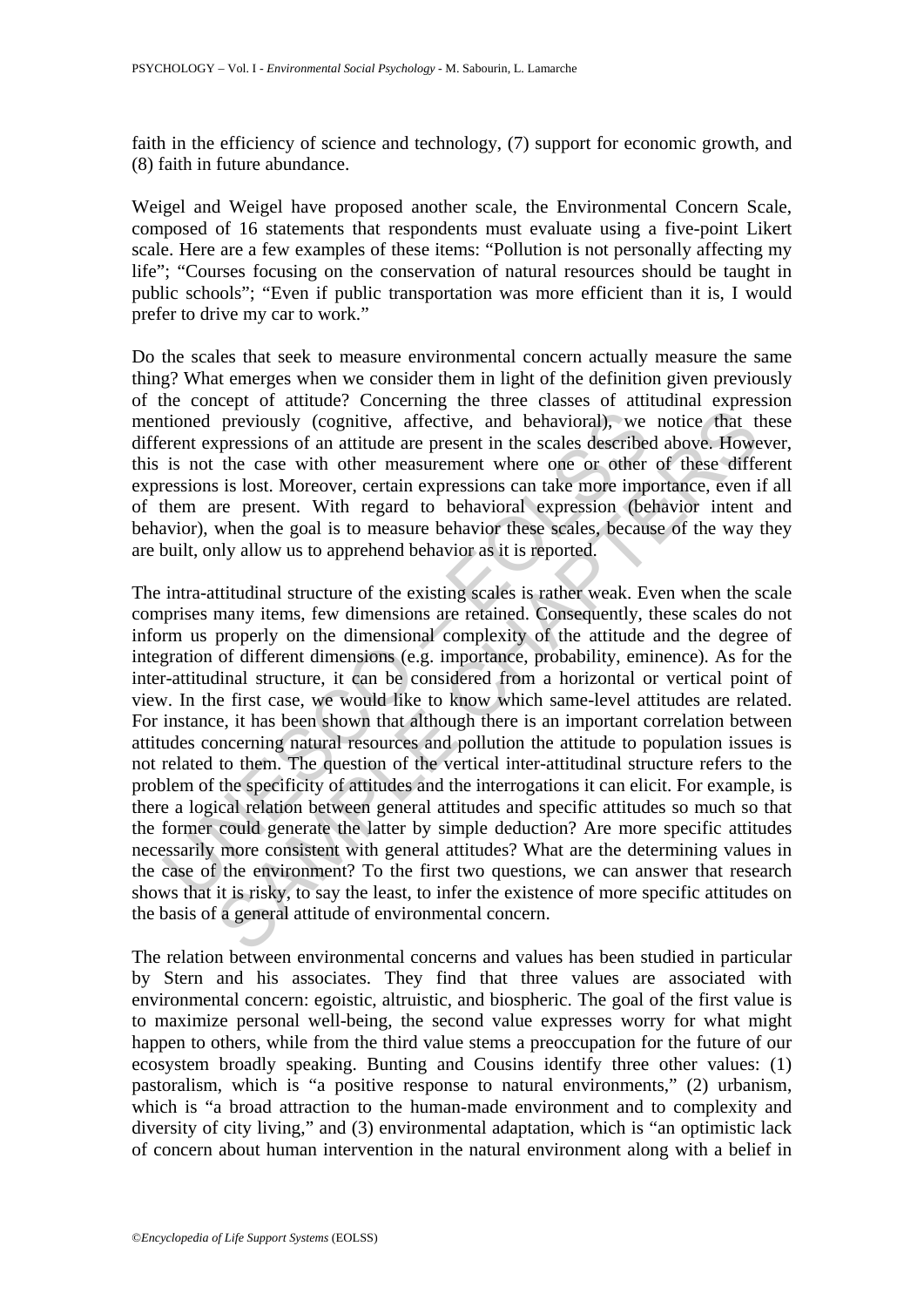the right of humans to use technology to adapt and dominate nature." In the framework of research on values in general, Schwartz and his associates have found that values can be regrouped in 10 broad categories, some, like universalism and benevolence, being more compatible with environmental concern than others, like power and achievement, which are particularly evident in Western cultures.

990, perceived these problems as serious increased continually. T<br>more threatened by this situation. This was also expressed in th<br>action of the government. When having to choose between the<br>irenence for the first option. received these problems as serious increased continually. They also felt networth the problems as serious increased continually. They also felt networth from having to choose between the protection of the government. When The data gathered by the different scales and by public opinion polls have been able to demonstrate, especially in the United States, that there is a strong environmental concern. The population, in general, has a favorable attitude toward the protection of the environment, although this attitude has fluctuated since the end of the 1960s. By comparing data obtained in 1972 and 1990, it was found that a higher degree of concern for problems of the environment was present in 1990. Although this question was not perceived as the most important, the data show that the number of those who, from 1972 to 1990, perceived these problems as serious increased continually. They also felt more and more threatened by this situation. This was also expressed in the support given to the action of the government. When having to choose between the protection of the environment and economic growth, respondents did not hesitate to show their preference for the first option. They also indicated that they were more ready to pay the costs associated with the different measures taken to protect the environment. Thus, in an opinion poll carried out in 1992 two-thirds of the Americans interviewed indicated that they believed that "environmental problems are so important that solutions must be found regardless of the cost." Environmental concern, whichever way we look at it, seems to be an attitude that has taken hold. Some studies find demographic differences while others don't.

#### **3. Attitude and Behavior**

Are those favorable environmental attitudes accompanied by consistent behavior? In the case of the environment, as with other attitude objects, we often find that the answer to that question is no. Many reasons have been put forward to explain the often weak relationship observed between attitudes and behavior. These can be classified into three categories: (1) the measurement, (2) the person, and (3) the situation.



TO ACCESS ALL THE **17 PAGES** OF THIS CHAPTER, Visi[t: http://www.eolss.net/Eolss-sampleAllChapter.aspx](https://www.eolss.net/ebooklib/sc_cart.aspx?File=E6-27-01-08)

#### **Bibliography**

Ajzen I. (2001). Nature and operation of attitudes. *Annual Review of Psychology* **52**, 27–58. [Covers the conceptualization of attitude, attitude formation, attitude structure, and the attitude-behavior relation.]

Eagly A.H. and Chaiken S. (1998). Attitude structure and function. *The Handbook of Social Psychology*, Vol. 1 (ed. D.T. Gilbert and S.T. Fiske), pp. 269–322. Boston, Mass.: McGraw-Hill. [Exhaustive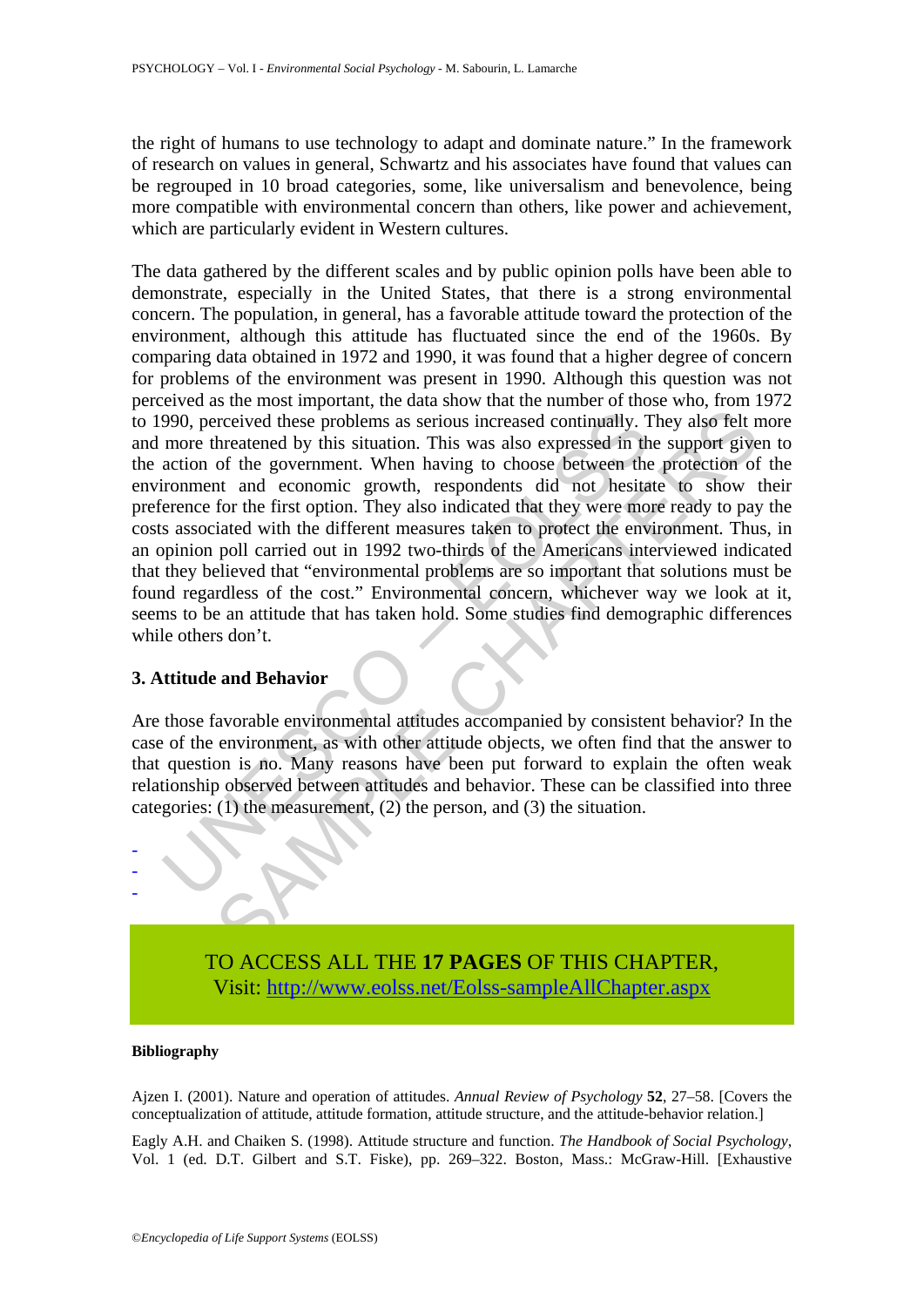presentation, *inter alia*, of questions related to the conceptualization of attitudes and their intra-attitudinal and inter-attitudinal structure.]

*Environment & Behavior* [Major journal publishing research in environmental psychology.]

*Journal of Environmental Education* [Major journal publishing research in environmental psychology.]

*Journal of Environmental Psychology* [Major journal publishing research in environmental psychology.]

Oskamp S. (2000). A sustainable future for humanity? How can psychology help? *American Psychologist* **55**, 496–508. [First of a series of articles published in this special issue of *American Psychologist* dedicated to psychology's contribution to the survival of our planet.]

Petty E. and Wegener D.T. (1998). Attitude change: multiple roles for persuasion variables. *The Handbook of Social Psychology,* Vol. 1 (ed. D.T. Gilbert and S.T. Fiske), pp. 323–390. Boston, Mass.: McGraw-Hill. [Exhaustive presentation of theories on change of attitudes.]

Prieto J.M., Sabourin M., Walker L.E.A., Aragones I., and Amerigo M. (2000). Applied social psychology. *International Handbook of Psychology* (ed. M.R. Rosenzweig and K. Pawlik), pp. 497–525. London: Sage. [The last part of this chapter is devoted to a state-of-the-art presentation on environmental psychology.]

Stern P.C. and Aronson E., eds. (1984). *Energy Use. The Human Dimension.* New York: Freeman. [This book, commissioned by the National Academy of Sciences, emphasizes the importance of seeing energy problems in terms of social systems.]

Stern P.C. and Oskamp S. (1987). Managing scarce environmental resources. *Handbook of Environmental Psychology,* Vol. 2 (ed. D. Stokols and I. Altman), pp. 1043–1088. New York: Wiley. [Allows readers to better classify the research on environmental attitudes among the corpus of research in psychology that deal with the conservation of environmental resources.]

Wood W. (2000). Attitude change: persuasion and social influence. *Annual Review of Psychology* **51**, 539–570. [Excellent presentation of the change of attitude concept, illustrated with a few cases dealing with environmental problems.]

#### **Biographical Sketches**

hology. *International Handbook of Psychology* (ed. M.R. Rosenzweig and K.<br>
biology.]<br>
Ibn: Sage. [The last part of this chapter is devoted to a state-of-the-art present<br>
biology.]<br>
P.C. and Aronson E., eds. (1984). *Energ* International Handbook of Psychology (ed. M.R. Rosenzweig and K. Pawik), pp. 497-<br>
I. (The last part of this chapter is devoted to a state-of-the-art presentation on environm<br>
ad Aronson E., cds. (1984). *Energy Use. The H* **Michel Sabourin**, Ph.D., has been affiliated with the Department of Psychology of the University of Montreal since 1970. His past major research interests were in the area of altered states of consciousness and suggestibility, both in human and animals. His present interests involve the applications of social psychology and the ethics of the research process. Since 1985, Professor Sabourin has pioneered in Quebec the development of legal psychology in research and professional practice; he has acted as consultant for jury trial preparation in over 25 criminal cases; and he has testified as expert witness in both Canada and the USA. Twice president of the Quebec College of Psychologists (1982–1985, 1992– 1994), and president of the Canadian Psychological Association (1989–1991), he served as chair of the organizing committee for the 26th International Congress of Psychology held in Montreal, Canada, in August 1996. A past editor of the *International Journal of Psychology* (1988–1992), he has been a member of the executive committee and treasurer of the International Union of Psychological Science (IUPsyS) since 1992. He is the author of numerous scholarly publications (over 50 articles, book chapters, and books) in different areas of psychology and has made over 75 presentations at major national and international congresses.

His publications include Moving towards a global psychology: Changing theories and practice to meet the needs of a changing world (1996; *American Psychologist* **51**; with V. Mays, J. Rubin, and L. Walker); *Advances in Psychological Science: Volume 2: Biological and Cognitive Aspects* (with F. Craik and M. Robert); and Applied Social Psychology (with J. Prieto, L. Walker, J.I. Aragones and M. Amerigo), *The International Handbook of Psychology* (2000).

**Luc Lamarche**, Ph.D., has been professor of psychology at the University of Montreal since 1972. His main research interest is experimental and applied social psychology, and particularly attitude change, decision making, and judgment (legal, medical, personal). He also teaches a course on environmental psychology. In 1998, he was the joint recipient of a Special Award given by the Minister of Education of